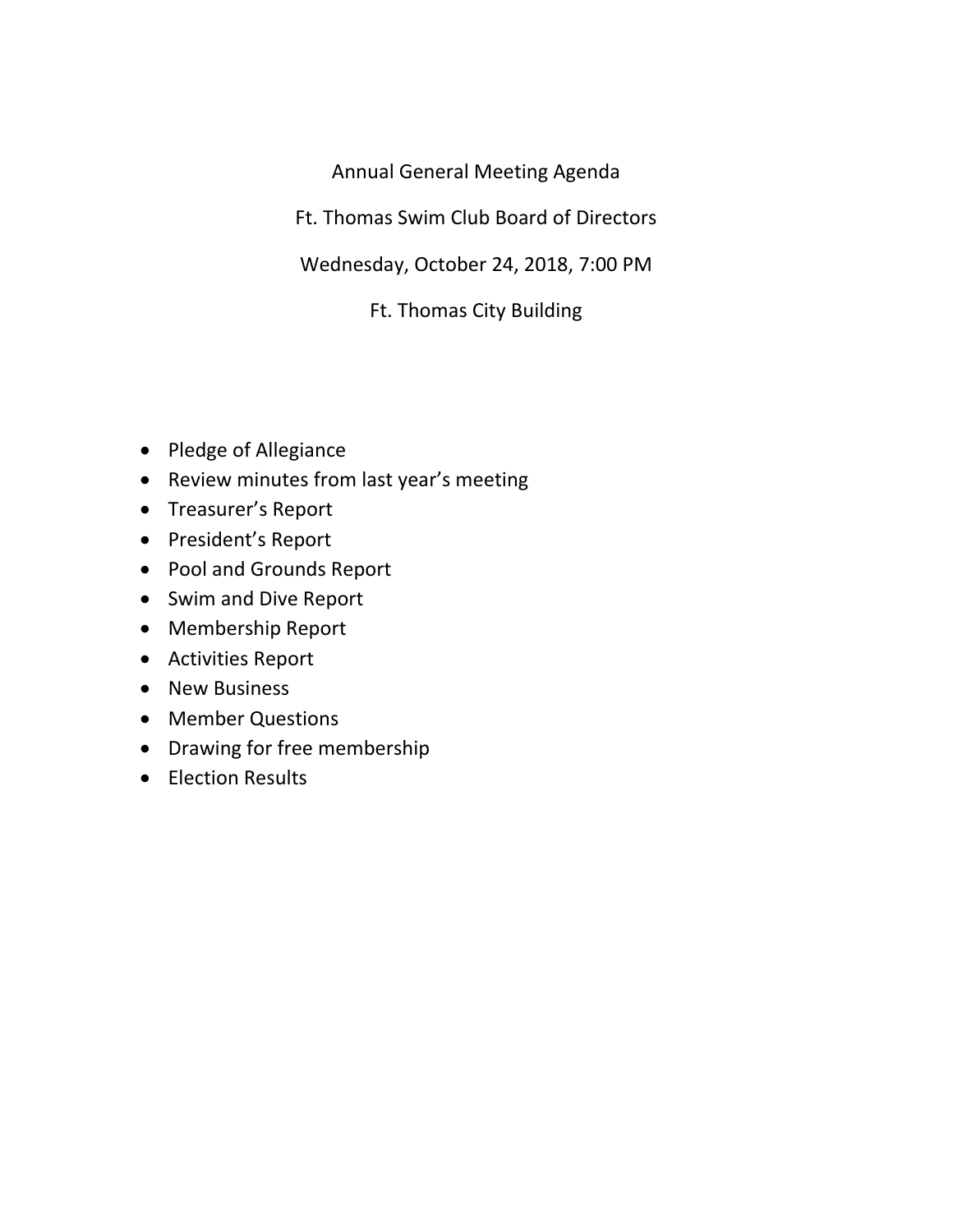### **Treasurer Report**

There were several large improvements made this year and we were able to make these improvements without raising dues or collecting an assessment. We were able to make these improvements as a result of the dues increase a few years back. Some of the larger items include Filter replacement (\$38,819), New Fence (\$35,500), Women's Restroom (\$18,094.25), Painting Pool (\$20,724), Chair re‐strapping (\$16,094). Total revenues were \$295,886.96 and our current cash on hand is \$63,358.

Kentucky state sales tax started on July 1. This will apply to next year's membership dues, bond fees and concessions. You will see this as a line item when paying your dues. We are not increasing dues, just passing the charge through.

# **President's Report**

Another great pool season in the books. I'd like to thank our staff for a job well done this summer. This year I especially would like to thank our team of board members as we had an extremely busy off season. The board took on several improvement projects that required many hours of research, discussion, and project management. In the end our efforts were well worth the time as the club looked great.

Thank you to our new board members Denise Bezold, Tricia Powell, and Brian Thomas as they stepped in and immediately contributed. Lori Bardgett (Membership) and Tony Dougherty (Treasurer) provided invaluable experience and dedication to their respective roles. We have a great team of individuals who truly care about making our pool and member experience even better than when we started.

A couple items I would like to highlight:

- ‐ Sales Tax in 2019 new tax law looks to apply sales tax to both membership dues and certificates. Once we clarify these tax ramifications with our accounting professionals in the spring and relay that information to the membership in the 2019 member packet and via email.
- ‐ In 2018 we rolled out the Alumni Pass. This program is targeted to long term members who don't frequent the swim club, but still want access to the pool at their convenience. 12 members participated with the average alumni member attending the pool 2.4 times.
- ‐ 2019 Dues Schedule In an effort to allow for a better new member experience we are moving the final dues payment date from 5 days prior to the pool opening to  $\sim$ 2 weeks. The vast majority of members pay dues over a month prior to opening day.
- ‐ A membership survey was emailed out in September (545 email addresses). 277 members participated which is an amazing percentage of our membership. We appreciate your participation as that input allows us to get a better feel for our member's opinions as well as take several ideas and put them in action.
- ‐ A HUGE thank you to Charlotte and Shelby Frazer as well as Laura Lee Foley for donating new banners for our diving boards. We truly appreciate the time and effort put into this much needed improvement to our facility.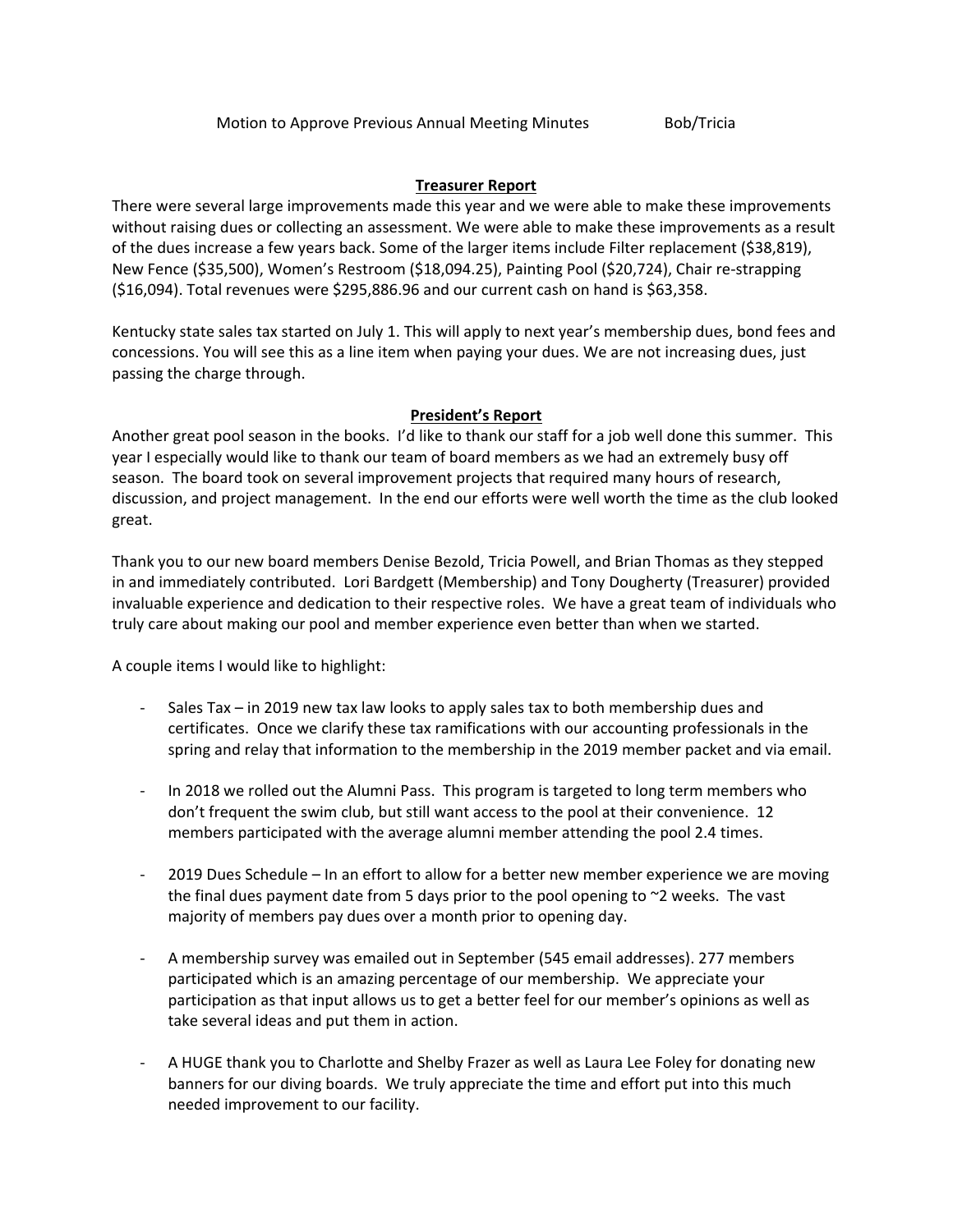- ‐ Thank you also to Karen Jones who has served as the NKSL delegate for many years but is now stepping down.
- ‐ Thank you to Jerry Wissman and the Fort Thomas School Board for repaving our parking lot after utilizing it during construction at Moyer Elementary School.

Have a great winter and stay warm!

Bob Borchardt President Fort Thomas Swim Club

### **Pool & Grounds Report**

### **Major Projects 2018**

Filters: New tank installation was completed in spring before the pool opening.

Fence: New fence was installed by EADS just prior to opening. Previous chain-link barbed wire fence was over 40 years old. Baby pool fence frame was painted black by board members with new black chain‐link installed.

**Painting of the pool and new markers:** Both pools were painted and tile markers for "No Diving" and Depth replaced the painted markers.

**Women's Bathroom:** Women's bathroom received a much‐needed upgrade. New shower and toilet stalls were installed, rusted door replaced, new screens added, and the floor was painted.

**Electric:** Electric in the kitchen was upgraded. Aerial pool lights repaired.

**Parking Lot:** Parking lot was re-paved and painted by the school at no cost to FTSC.

**Chairs / tables / umbrellas:** \$20K investment in high back chairs (40), new umbrellas and re‐strapping of over 170 high back and chaise lounge chairs.

**Future Projects 2018‐2019** The board is currently receiving bids and prioritizing future capital improvements such as replacing the concrete sidewalk, roof, diving boards and several items related to the operation of the pool (new pump).

#### **Swim & Dive Report**

Our record for the regular season was 3‐4 and a close 3rd place finish at Champ Meet. We had a total of 126 team members with 25 of those being new members. The Junior Sharks program returned this year for swimmers and seems to be a great way to build the team with some awesome future Sharks!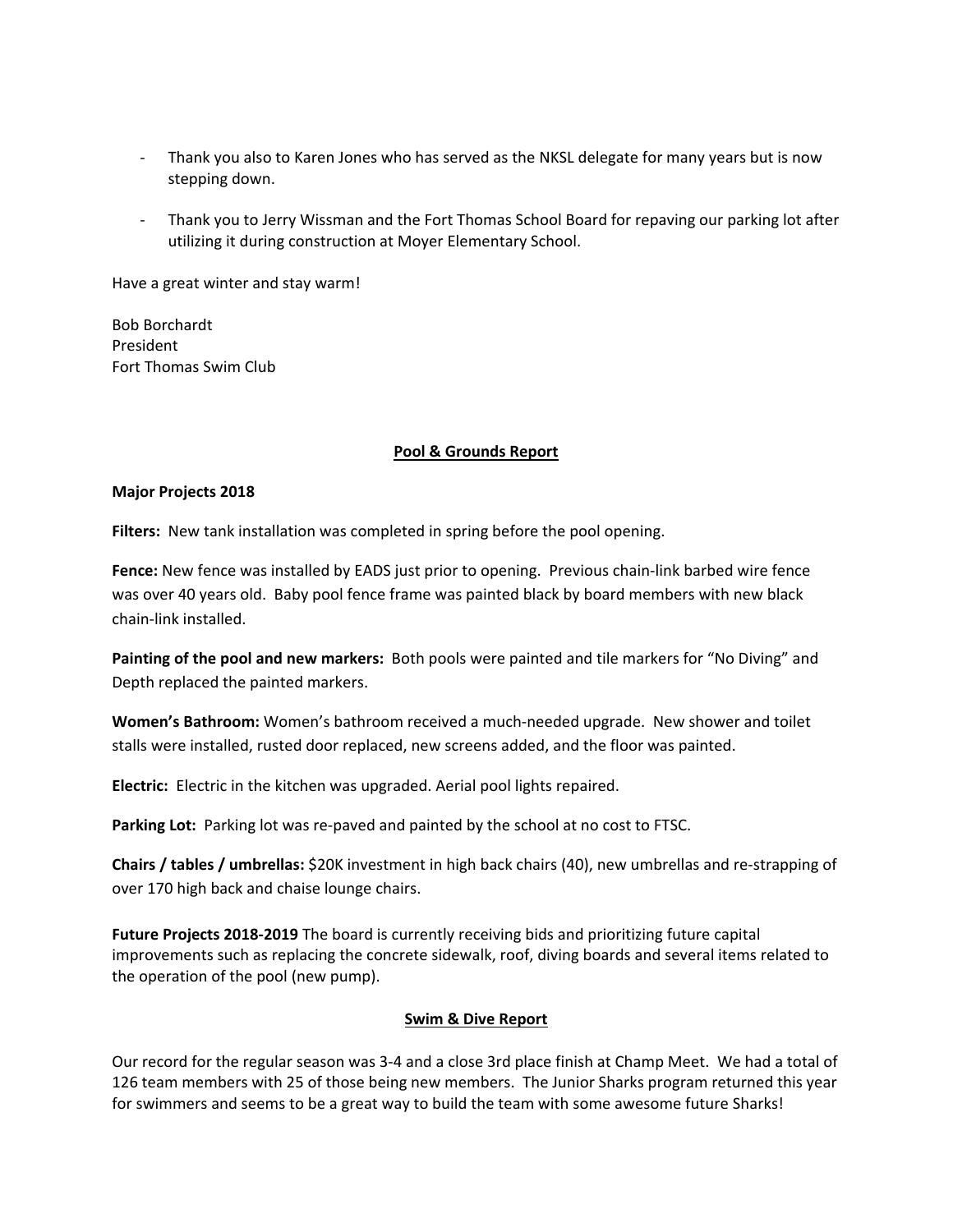Again this year, we hosted Newport for the last home and we were able to have a nice celebration all while raising \$405.00 for Mike Bresser Scholarship (NKSL scholarship for senior swimmers and divers).

### Champ Meet Summary

We finished in a very close third behind Brookwood.

Sam Jones was the only FTSC swimmer to earn high point for the 13‐14 boys age group.

Individual winners at Champ Meet –

- Sam Jones-100 Free, 50 Back
- Evia Combs‐ 50 Breast, 50 Back
- Brendan Conley-100 Free
- Jack Banks‐ 50 Breast
- Jacob Ryan- 50 Free
- Meredith Mason- 25 Back

Relay winners at Champ Meet‐

- Boys 13-14 200 Medley Relay
	- o Sam Hopper, Reece Guthier, Sam Jones, Dawson Hosea
- Girls 13‐14 200 Medley Relay 2:14.55
	- o Sophia Sarakatsannis, Evia Combs, Isabelle Byrant, Sydney Slawter
- Boys 15-18 200 Free Relay
	- o Jake Ryan, Jack Banks, Will Griffith, Brendan Conley

Donovan Staab was the All Star Meet Champion in the 50 Butterfly and 50 Breaststroke!

#### Team Records

The record board at the swim club has been updated with all new records from this year.

We had 7 individual team records and 4 relay records broken this year at champ meet.

Congratulations to all the new record holders!

| Event                           | Name                                                                 | <b>Time</b> |
|---------------------------------|----------------------------------------------------------------------|-------------|
| Boys Open, 200 M Freestyle      | <b>Brendan Conley</b>                                                | 01:55.98    |
| Girls 13-14, 200 M Medley Relay | Sophia Sarakatsannis, Isabelle Bryant, Evia                          | 02:14.55    |
|                                 | Combs, Sydney Slawter                                                |             |
| Boys 15-18, 200 M Medley Relay  | Jacob Ryan, Brendan Conley, Jack Banks, Will<br>01:50.94<br>Griffith |             |
|                                 |                                                                      |             |
| Boys 15-18, 50 M Breast Stroke  | <b>Jack Banks</b>                                                    | 30.41       |
| Boys 15-18, 50 M Short Free     | Jacob Ryan                                                           | 24.64       |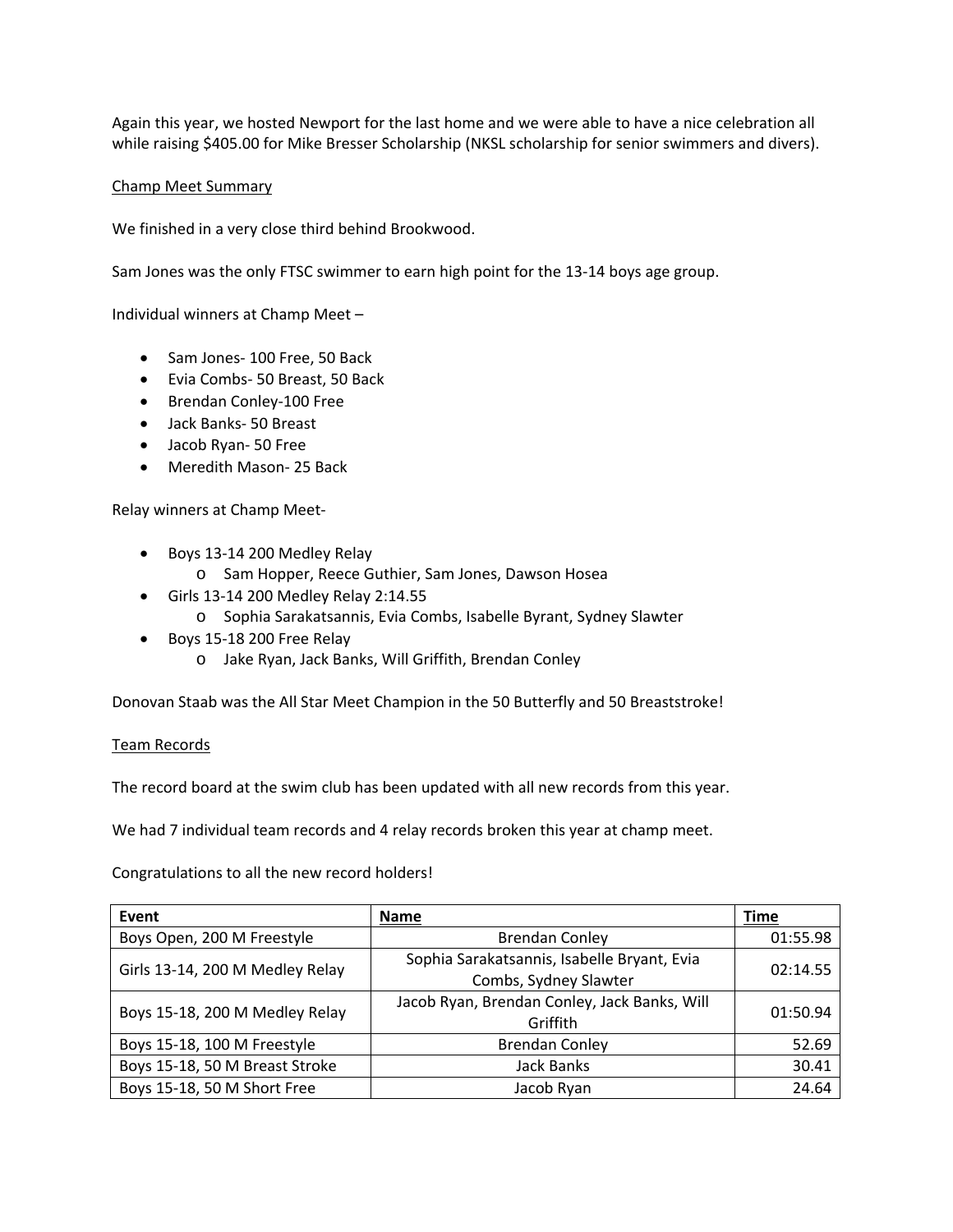| Boys 15-18, 50 M Back Stroke  | Jack Banks                                                           | 28.44    |
|-------------------------------|----------------------------------------------------------------------|----------|
| Boys 15-18, 50 M Butterfly    | <b>Brendan Conley</b>                                                | 27.45    |
| Boys 15-18, 100 M, I.M.       | Jack Banks                                                           | 01:01.76 |
| Girls 13-14, 200 M Free Relay | Sophia Sarakatsannis, Isabelle Bryant, Sydney<br>Slawter, Evia Combs | 02:02.22 |
| Boys 15-18, 200 M Free Relay  | Jacob Ryan, Jack Banks, Will Griffith, Brendan<br>Conley             | 01:39.08 |

We are still missing some names for past records and encourage all members to check out the current records that are posted on the Swim/Dive team website at www. Ftsharks.com under the tab '*Team Records'* (last tab at the top). If you are aware of any names for relay records, we would love to update the board.

Fort Thomas Swim Club will host the NKSL Diving Championship for two days in 2019. This event will most likely occur on July 23 and 24<sup>th</sup> and therefore the pool will be closed for both days. During these 2 days members will have access to other NKSL pools.

# **Membership Report**

The 2018 swim season started and ended with 550 memberships. There were 33 membership certificates turned in prior to the pool opening. In order to fill the 33 open memberships, 51 names on the waiting list were contacted. 35 % of those contacted declined a membership.

We currently have a waiting list of 632 names. In October of 2017 there were 622 names on the list.

Of the 550 memberships, 386 took advantage of receiving 5 free guest passes by paying dues by April 30. This resulted in 1930 free guest passes being distributed. A total of 1106 guest passes were used throughout the swim season, which is 57.3 %.

As of today, one certificate has been turned in.

We will be sending out a letter to the prospective members at year end so that they are aware they may receive notice in the spring that they are eligible for membership.

Respectfully submitted,

Lori Bardgett Membership Chair FTSC Board of Directors

|                   | <b>Activities Report</b> |       |       |          |
|-------------------|--------------------------|-------|-------|----------|
|                   | 2018                     | 2017  | 2016  | 2015     |
| <b>Grill Outs</b> | \$969.50                 | \$878 | \$792 | \$229.56 |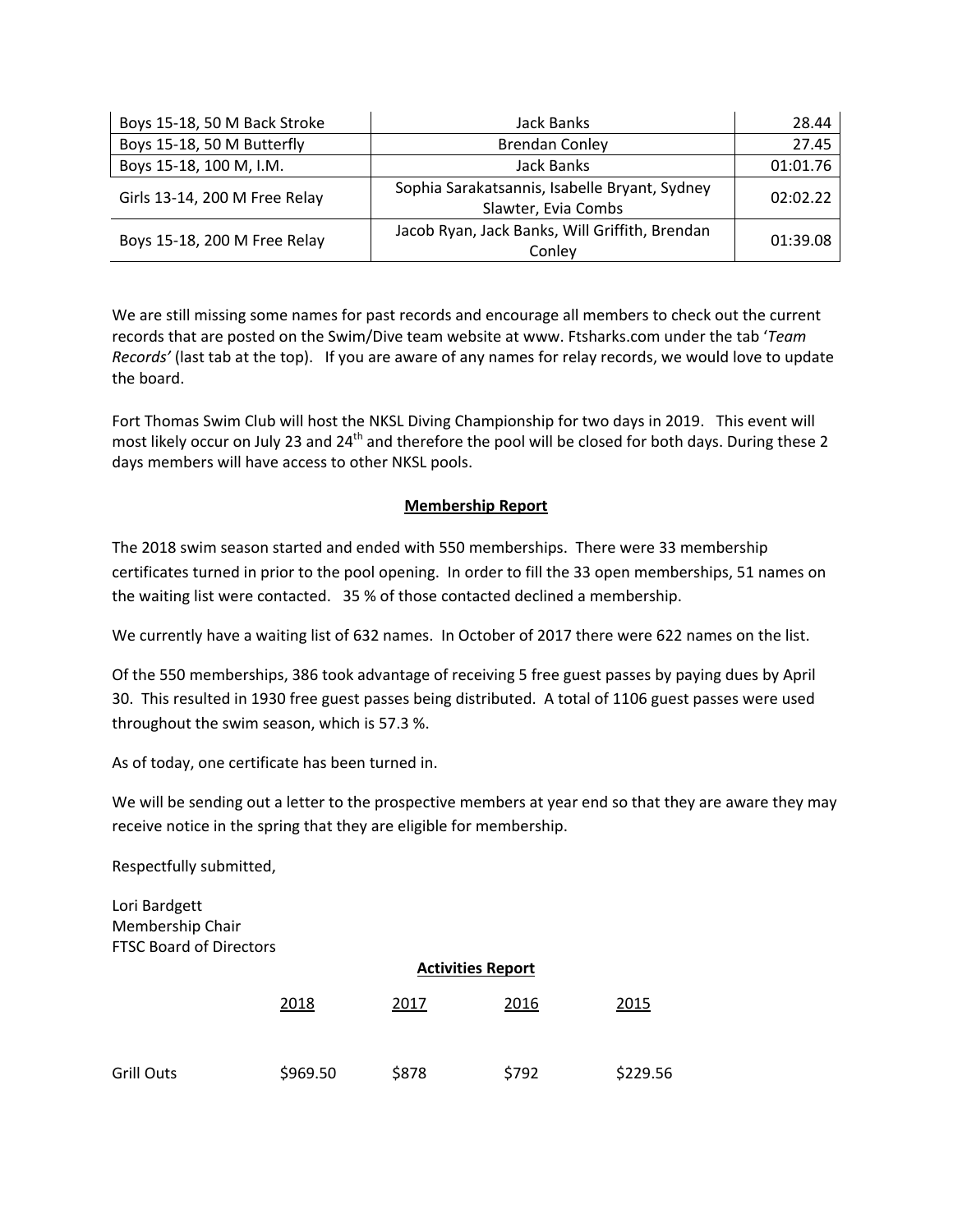| <b>Kids Party</b>  | \$160    | $-5448.74$ | \$90.72    | \$50.36    |
|--------------------|----------|------------|------------|------------|
| <b>Teen Party</b>  | $-540$   | \$134      | \$318      | \$54       |
| Ladies Luncheon    | $-5863$  | $-5144$    | $-5987.12$ | $-5363.78$ |
| <b>Adult Night</b> | $-580$   |            |            |            |
| Profit/Loss        | \$146.50 | \$419.26   | $-$194.40$ | $-529.86$  |

\*no amount of intake recorded specific to party

Next year we will improve publicizing events. We will have some Food Truck Fridays.

#### MANAGER'S REPORT 2018

This summer was a very busy summer. We had great weather for most of the season until we had our extended rain patches. The end of the summer eased up, as usual, and the last weekend was extremely busy.

This was the first season with our new filters for the pool. Swim Safe installed them during the offseason. After a few glitches in the beginning, it was nice to not have to worry every single day if the filters were going to fail. It was money well-spent, even though you could not see it. Money spent on improvements around the pool was well-accepted and I think the pool looked fantastic. Both pools were painted and new tile depth markers were installed. The new fence made such a dramatic difference as you entered the pool. The women's restroom upgrades were great, and we plan on doing more for next season. We upgraded some electric in the concession stand, which made it much safer and efficient. A "Thank You" to Bob for being willing and available to coordinate most of the improvement work.

We, unfortunately, had to close the pool for a short period of time a couple of times due to (1) a chlorine leak in the filter room which meant no chlorine being pumped into the pool, and (2) running out of chlorine, which was a first for me since I began working at the pool 8‐10 years ago. Our chlorine is regularly scheduled every other Tuesday, but because it was so hot and the pool was so busy, we used more chlorine and, therefore, ran out. Apparently, it happened to several other pools in the area according to our deliveryman. We ended up adding a conditioner to the water that helps keep the chlorine from evaporating so quickly, which we will continue to use.

As far as employees, we had a fantastic group, and I believe most of them will be returning. There may be some management changes since Kevin Nieporte took the position as Athletic Director at Highlands High School. He will decide if he will return after his first year as AD. We had our second